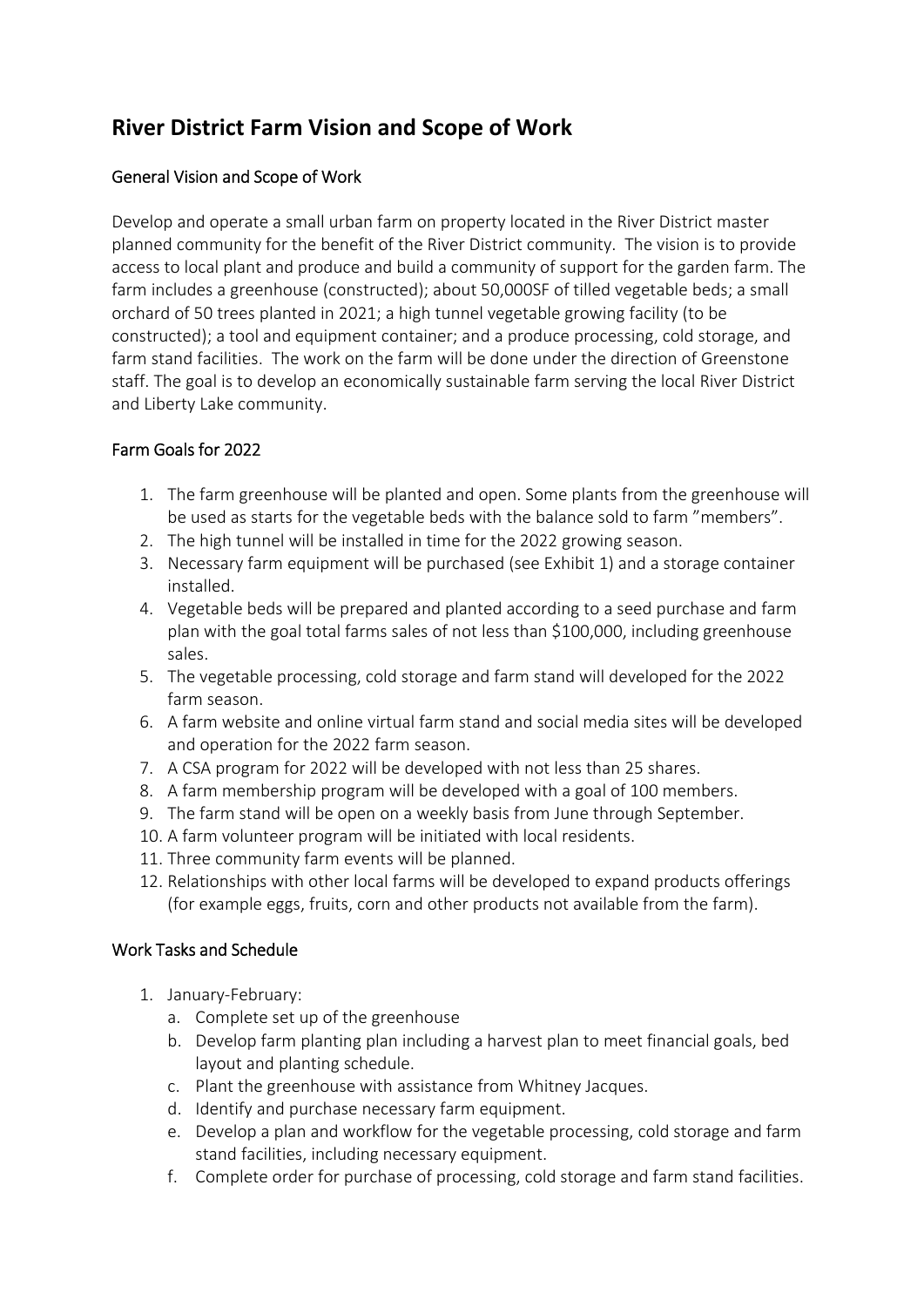- g. Complete the farm revenue plan including Greenhouse sales, CSA, farm membership and online farm sales.
- h. Commence work on website and virtual farm stand.
- 2. March:
	- a. Tend the greenhouse
	- b. Prepare vegetable beds for planting, including the installation of irrigation and required fencing.
	- c. Complete installation of equipment container
	- d. Complete installation of high tunnel
	- e. Complete installation of the processing, cold storage and farm stand facilities.
	- f. Begin the equipment fit out in the processing, cold storage and farm stand.
	- g. Website and virtual farm stand online and functional.
	- h. Begin process of establishing relationships and product offering from other farmers
- 3. April:
	- a. Tend Greenhouse, with first greenhouse sales at end of month
	- b. Begin planting of high tunnel and vegetable beds, consistent with planting plan, for early season crops.
	- c. Complete the equipment buildout in the processing, cold storage and farm stand facilities.
	- d. In early April begin the sales of CSA and Farm memberships.
	- e. Manage the farm website and social media sites.
	- f. Begin the development of a volunteer program for the farm.
	- g. Identify three farm events and begin the planning and scheduling of the events.
	- h. Complete the installation of farm signage and interpretive signs.
- 4. May:
	- a. Tend the greenhouse and complete the sale of plants by months' end.
	- b. Continue planting of the high tunnel and the vegetable beds.
	- c. Tend the vegetable beds and make plans for harvest.
	- d. Assure the processing, cold storage and farm stand are fully operational
	- e. Continue sales of CSA and farm memberships until goals have been reached.
	- f. Manage the farm website and social media sites. Prepare for the opening of online selling. Finalize pickup dates and locations.
	- g. Continue volunteer program development
	- h. Cnmtinue farm event planning
	- i. Finalize agreements with off site farmers
- 5. June:
	- a. Replanting of the greenhouse for later season plantings and greens
	- b. Continue planting in the high tunnel and vegetable beds
	- c. Tend and harvest vegetable beds
	- d. Processing vegetables for storage and sale
	- e. Begin delivery of CSA shares
	- f. Open farm stand for weekly sales
	- g. Commence on line sales
	- h. Manage the farm website, online store and social media sites
	- i. Implement farm events and volunteer programs
- 6. July and August: